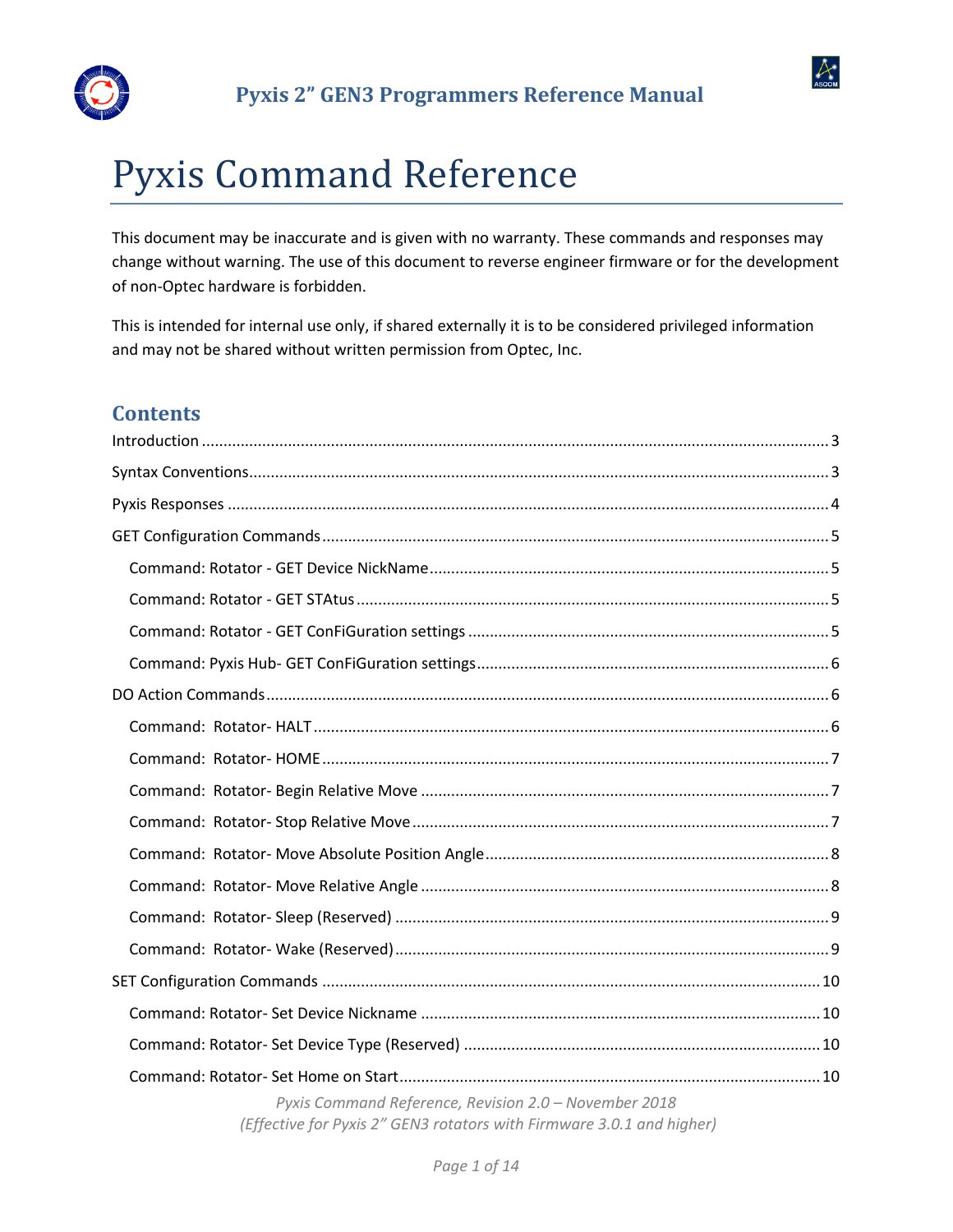

 $\mathbb{A}_{\tiny{\text{ascom}}}$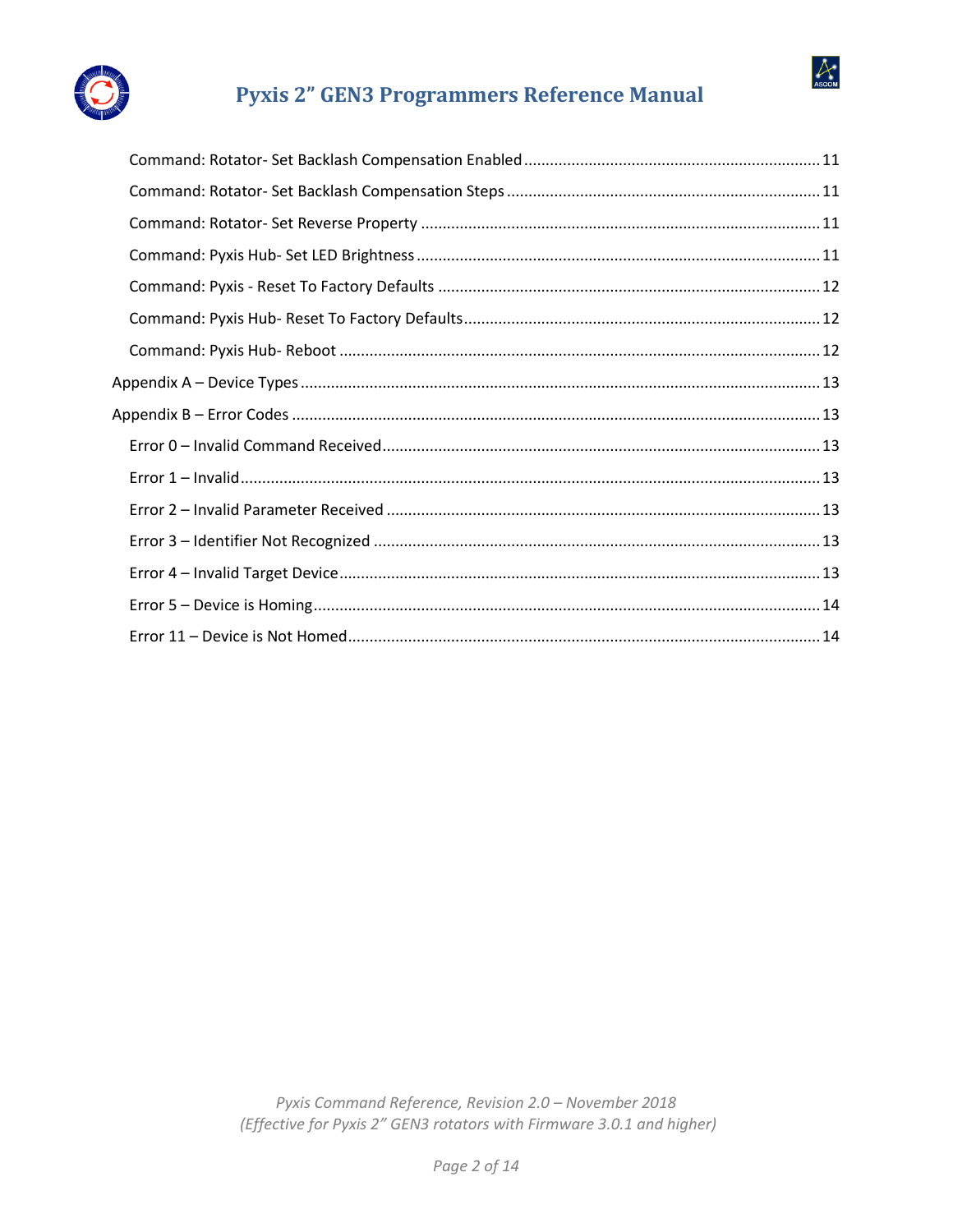



# <span id="page-2-0"></span>**Introduction**

The command syntax is universal regardless of which connection and communication method is being used to send the command and receive responses. A basic text string command structure is described herein.

Optec offer a freely available serial terminal application that can be used to connect with and control the Pyxis controller hub using the command syntax described below. The command processor included with the Pyxis controller is designed to use a Start-Command character and an End-Command character. This allows for commands of varying lengths and the ability to start a new command or terminate a command at any time. The Start-Command and End-Command characters are '<', and '>' respectively.

Following the Start-Command character the next character designates whether the command is intended for the rotator 'R' or the hub 'H' (controller) followed by a Device ID placeholder of '1'. The next two characters define a Transaction ID used as a response check for multi-threading processes. The following six characters define the Command ID as defined within the pages below. Any remaining characters before the end character '>' will provide Boolean or Payload values of varying length.

## <span id="page-2-1"></span>**Syntax Conventions**

The individual commands are listed below and should follow the format below: **<DdiiCCCCCCyxxx…>** where,

> '**D**' is the **Target Device** – valid values are "R" for rotator or "H" for hub, '**d**' is the **Device ID** – always "1" for the Pyxis rotator *(see note below)*, '**ii**' is the **Transaction ID** – a 2-digit numeric character string from 00 to 99, '**CCCCCC**' is the **Command ID**, always 6-characters, as detailed below, '**zzz…**' is the **Payload**, a variable length character string used in certain commands requiring additional parameters. The length and contents of this Payload string are dependent upon the preceding Command ID. Additional details are given below.

In the following syntax reference, all upper-case letters are constant for the given command; all lowercase letters are variable parameters for the command. For example, valid **Target Device** identifiers 'D' are exclusively "R" or "H".

The 'd' parameter is the **Device ID** placeholder and will always have a value of "1" for the Pyxis Rotator.

The 'ii' parameter is the **Transaction ID** and can be any numeric text value from 00 to 99. The Transaction ID created and defined by the client PC and is always echoed by the Pyxis controller preceded by the bang '!' character. Using a Transaction ID allows multi-threaded client level applications to maintain proper registration of commands and responses.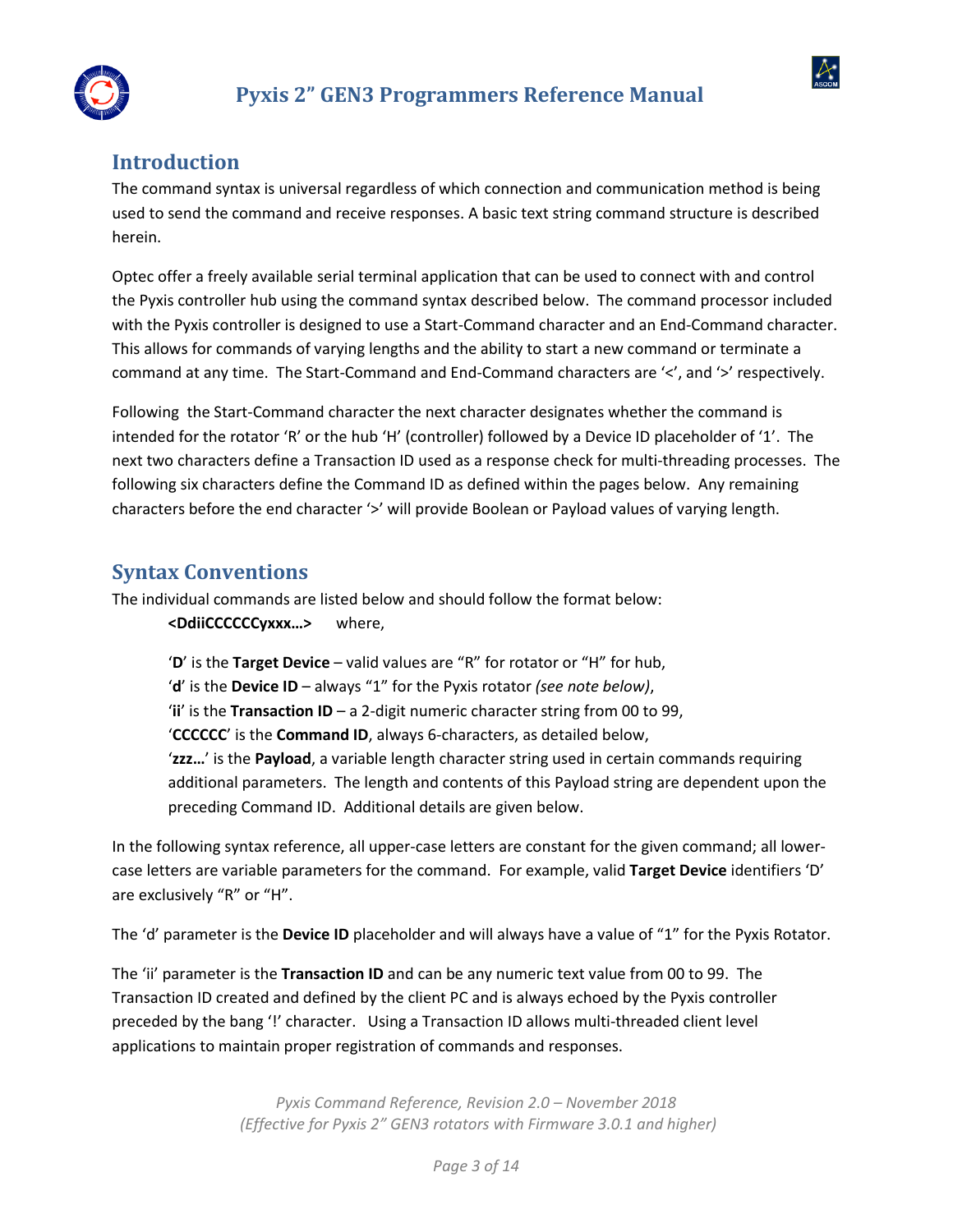

 $\alpha$ 

The 'CCCCCC' **Command ID**'s are individually details in this document. Command ID's fall into three classes, GET commands return configuration and device details. SET commands push configuration details to the device. DO action commands perform various device movements or other actions.

The 'zzz…' **Payload** parameter is a variable length string and will follow certain Command ID's requiring additional details. For example, the Payload parameter may represents a target position in steps, or a network IP address, or a Device NickName.

## <span id="page-3-0"></span>**Pyxis Responses**

The Pyxis controller will respond to every command with a bang '!' character, followed by the Transaction ID 'ii', and a newline (ASCII 0x10) character to indicate that a command was successfully received. Often a multiline response will finish with an "END" string followed by the newline character. If a syntax error was detected or an unrecognized command was received, the controller will respond with a string of text indicating an error code and error message in place of the expected response.

See **Appendix B** for additional Error Code details.

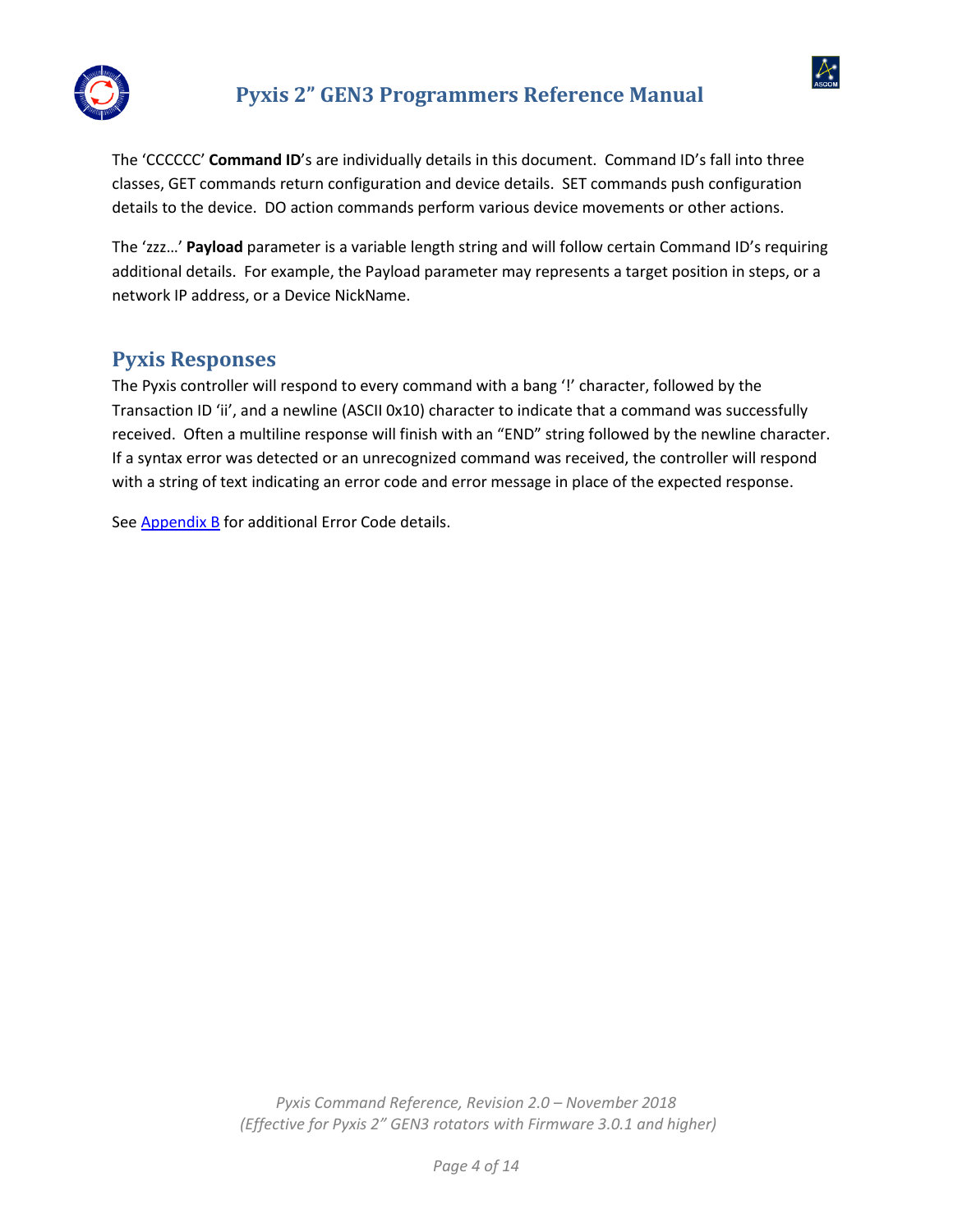



## <span id="page-4-0"></span>**GET Configuration Commands**

## <span id="page-4-1"></span>**Command: Rotator - GET Device NickName**

**Syntax**: <RdiiGETDNN>

**Parameters**: d =Device ID [1]; ii = Transaction ID.

**Description**: This command requests the rotator identification string or "Nickname". Valid string lengths for "Nickname" are 1 to 16 ASCII characters. The controller will respond with the rotator's user-defined nickname.

**Note**: GETDNN is generally used to ping the device to check communication status.

**Example Command:** <R102GETDNN>

#### **Example Response:**

```
!02
Nickname = Pollux
END
END
```
## <span id="page-4-2"></span>**Command: Rotator - GET STAtus**

**Syntax**: <RdiiGETSTA>

**Parameters**: d =Device ID [1]; ii = Transaction ID.

**Description**: This command will request the controller to report the status of the specified rotator. The first line of the status report is "!ii" and the last line is "END" to indicate that the output is complete. The status output contains the following fields:

**Example Command:** <R104GETSTA>

Example Response: !04 Current Step = 0 Target Step  $= 0$ Current PA = 180000 Target PA = 180000 Is Moving = 0 Is Homing  $= 0$ Is Homed = 1 Is Sleeping = 0 END

## <span id="page-4-3"></span>**Command: Rotator - GET ConFiGuration settings**

**Syntax**: <RxiiGETCFG> **Parameters**:  $x = Device ID [1]$ ; ii = Transaction ID.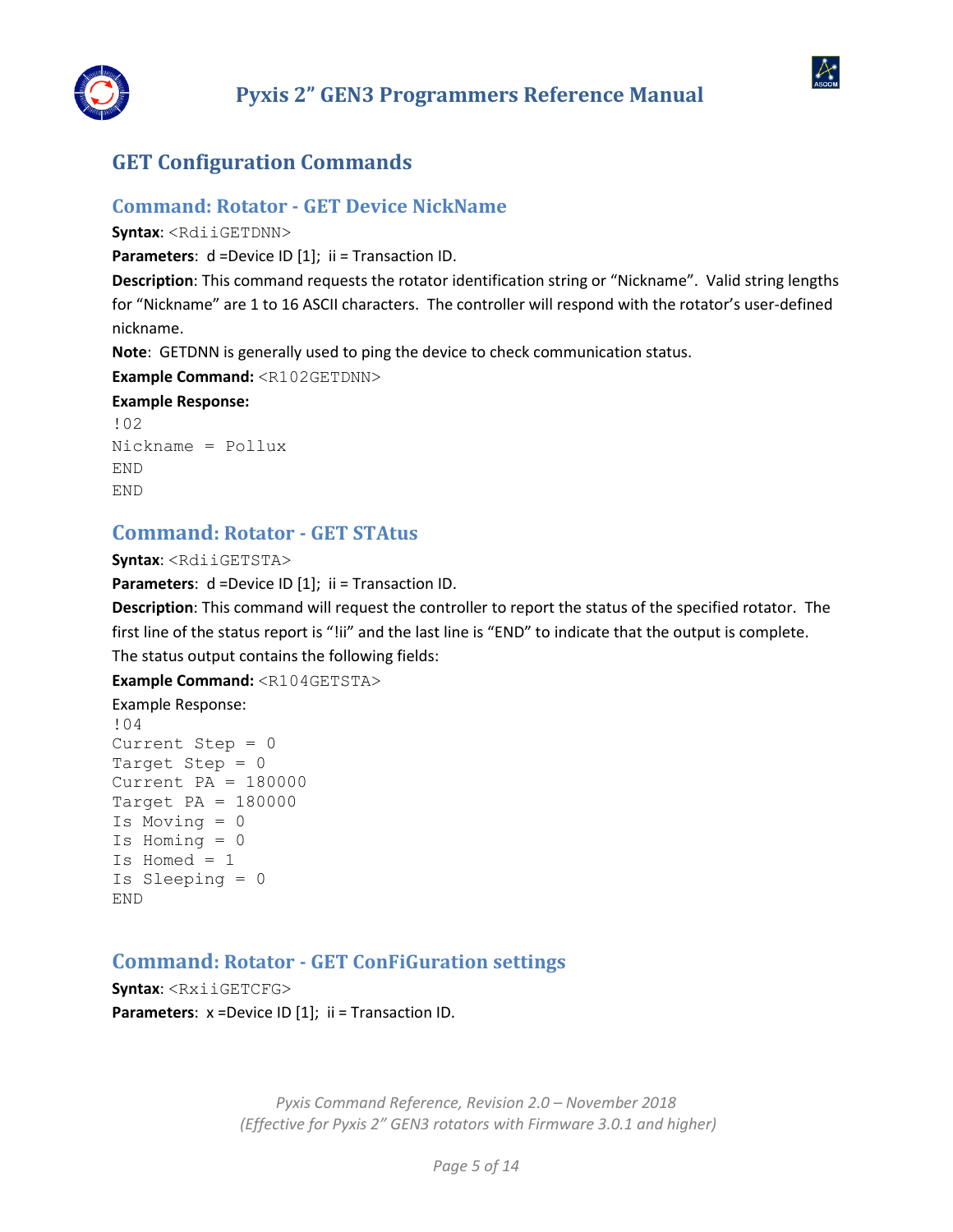

 $\mathcal{A}$ 

**Description**: This command will request the controller to report the configuration settings of the specified rotator. The first line of the configuration report is "!ii" and the last line is "END" to indicate that the output is complete. The configuration output contains the following fields:

**Example Command:** <R106GETCFG>

### **Example Response:**

```
!06
Nickname = Rotator
Max Steps = 29332
Device Type = P2
Is Backlash Compensating = 0
Backlash Steps = 40
Home On Start = 1Is Reversed = 0
Max Speed = 900
Park Position = 0
PA Offset = 0END
```
## <span id="page-5-0"></span>**Command: Pyxis Hub- GET ConFiGuration settings**

#### **Syntax**: <HxiiGETCFG>

**Parameters**:  $x = Device ID [1]$ ; ii = Transaction ID.

**Description**: The Hub Get Config command requests the hub to report the current Pyxis Hub configuration information. The first line of the configuration report is "!ii" and the last line is "END" to indicate that the output is complete. The Hub Configuration report contains the following fields.

**Example Command:** <H107GETCFG>

#### **Example Response:**

!07 Firmware Version = 3.0.0 Command Version = 0.0.1 Release Date = 2017/06/12 LED Brightness = 75 Hand Control  $= 0$ Wired IP = 169.254.1.1 END

# <span id="page-5-1"></span>**DO Action Commands**

# <span id="page-5-2"></span>**Command: Rotator- HALT**

**Syntax**: <RdiiDOHALT>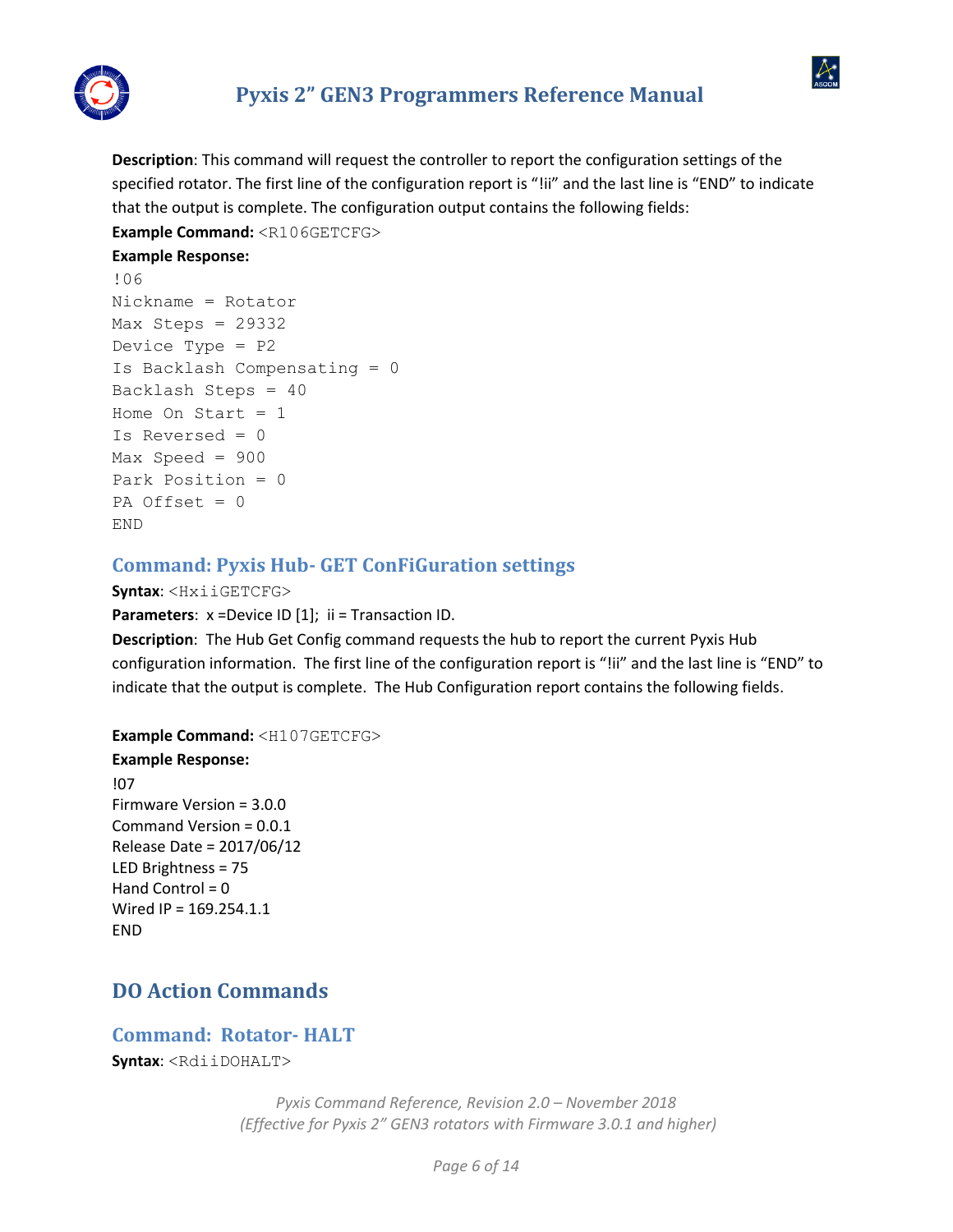



**Parameters:** d =Device ID [1]; ii = Transaction ID.

**Description**: This command immediately halts the current rotator movement. The controller will respond with the "!ii" and "END" strings to acknowledge the command was received.

*Note*: If the rotator HALT is performed while the magnet is directly over the hall sensor, the IsHomed property will be set to false and a HOME procedure will be required.

**Example Command:** <R111DOHALT>

**Example Response:** 

!11 END

## <span id="page-6-0"></span>**Command: Rotator- HOME**

**Syntax**: <RdiiDOHOME>

**Parameters:** d =Device ID [1]; ii = Transaction ID.

**Description**: This command requests the specified rotator to begin its homing routine. The controller will respond with "!ii" followed by "END" to indicate that is has started homing.

*Note*: The rotator IsMoving property will be set to True (1) and the IsHomed property will be set to False (0) until completion of the Home operation. RxiiDOHALT will immediate stop the homing operation.

**Example Command:** <R113DOHOME>

#### **Example Response:**

!13 END

## <span id="page-6-1"></span>**Command: Rotator- Begin Relative Move**

**Syntax**: <RdiiDOMOVEy>

**Parameters**: d =Device ID [1]; ii = Transaction ID, y = direction of movement.

**Description**: This command requests the specified rotator to begin moving in the y direction, y='0' moves CCW, y='1' moves CW direction. The move will initially travel at low speed, then shift into high speed after a few seconds.

*Note*: This command is designed for internal use with the momentary push buttons of the hand control. The target position is set to the extents of travel (0 for  $y=$ '0', and Max Posi for  $y=$ '1') and IsMoving is set to true ('1'). Issue the DOSTOP command to stop the current movement. The device will automatically stop at either extent of travel.

**Example Command:** <R116DOMOVE0> **Example Response:**  !16

END

## <span id="page-6-2"></span>**Command: Rotator- Stop Relative Move**

**Syntax**: <RdiiDOSTOP>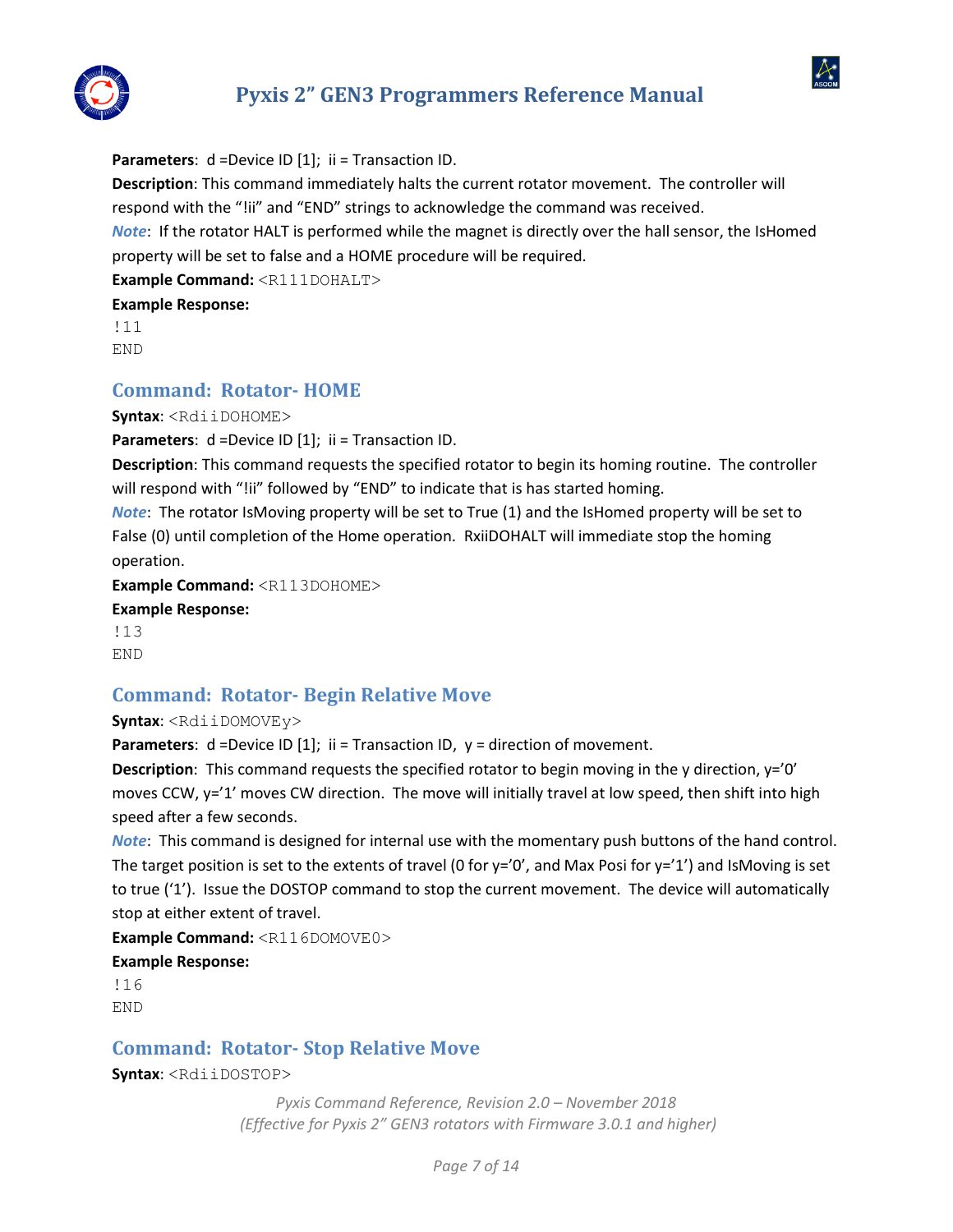



**Parameters**: d =Device ID [1]; ii = Transaction ID. **Description**: This command requests the specified rotator to stop the current movement. IsMoving will be set to False ('1') and target position will be set to the current position. *Note*: This command is designed for internal use with a release of the momentary push buttons in the hand control. **Example Command:** <R118DOSTOP> **Example Response:**  !18 END

## <span id="page-7-0"></span>**Command: Rotator- Move Absolute Position Angle**

**Syntax**: <RdiiMOVEPAzzzzzz>

Parameters: d =Device ID [1]; ii = Transaction ID; z =target position angle (x1000).

**Description**: This command requests the specified rotator to begin moving to the absolute position angle specified. The target position must be between 0 and the 359999. The TargetPA will be set to 'z' and IsMoving will be set to true ('1').

*Note*: All position angles are instrumental position angles and multiplied by 1000 with no decimal point. (i.e. instrumental PA=15 is represented by 15000).

**Example Command:** <R120MOVEPA90000> *(Request move to position angle 90000 or* 

*PA=90°)*

**Example Response:** 

!20 END

## <span id="page-7-1"></span>**Command: Rotator- Move Relative Angle**

**Syntax**: <RdiiMOVEREzzzzzz>

**Parameters**: d =Device ID [1]; ii = Transaction ID; z =target position angle (x1000).

**Description**: This command requests the specified rotator to begin moving to the absolute position angle specified. The target position must be between -359999 and the 359999. The TargetPA will be set to 'z' and IsMoving will be set to true ('1').

*Note*: All position angles are instrumental position angles and multiplied by 1000 with no decimal point. *Note*: Under most circumstances you should use the Move Absolute Position Angle Command and offset the current position in the request.

**Example Command:** <R120MOVEPA-15000> *(Request move of -15°)*  **Example Response:** 

!20 END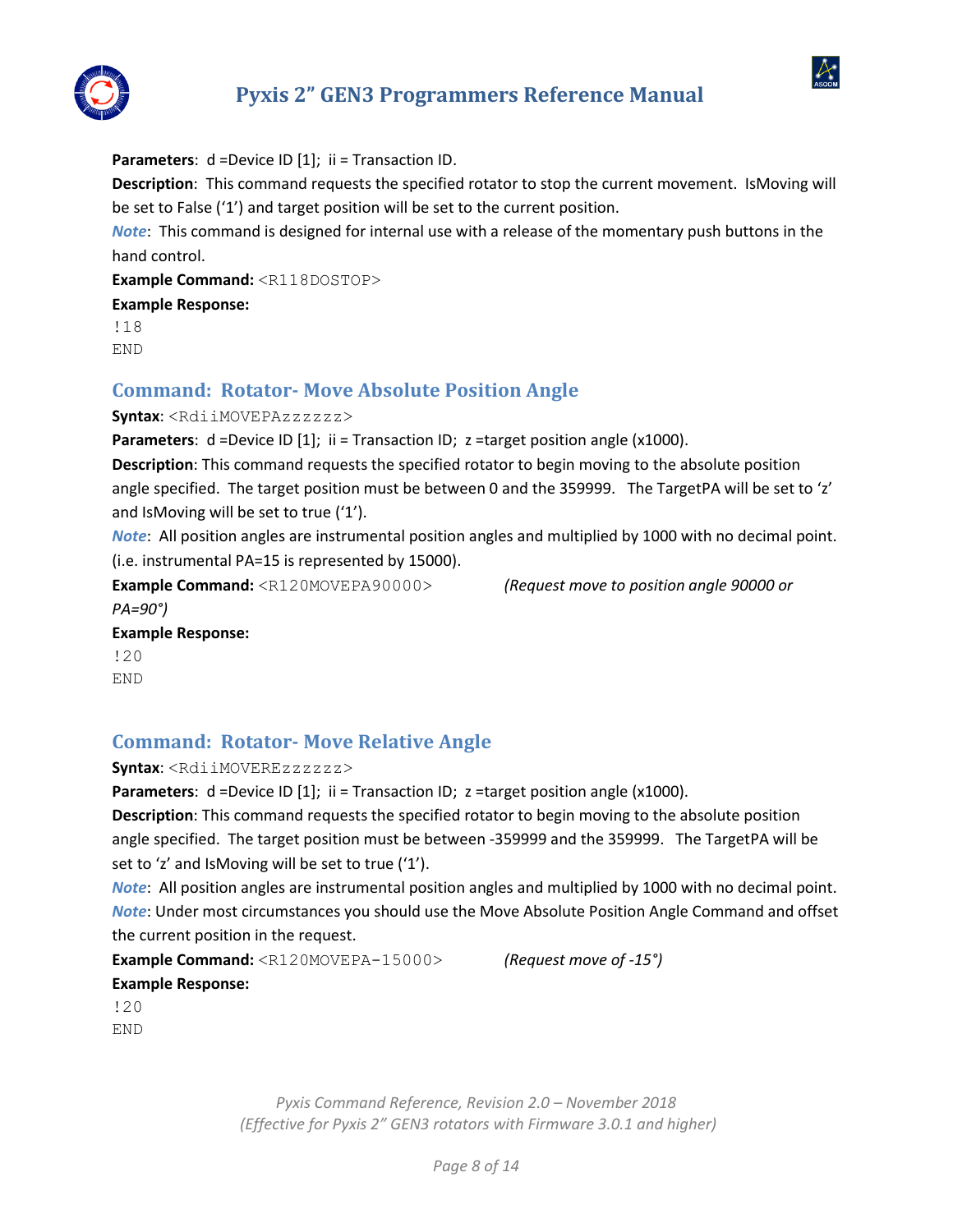



<span id="page-8-0"></span>**Command: Rotator- Sleep (Reserved)**

<span id="page-8-1"></span>**Command: Rotator- Wake (Reserved)**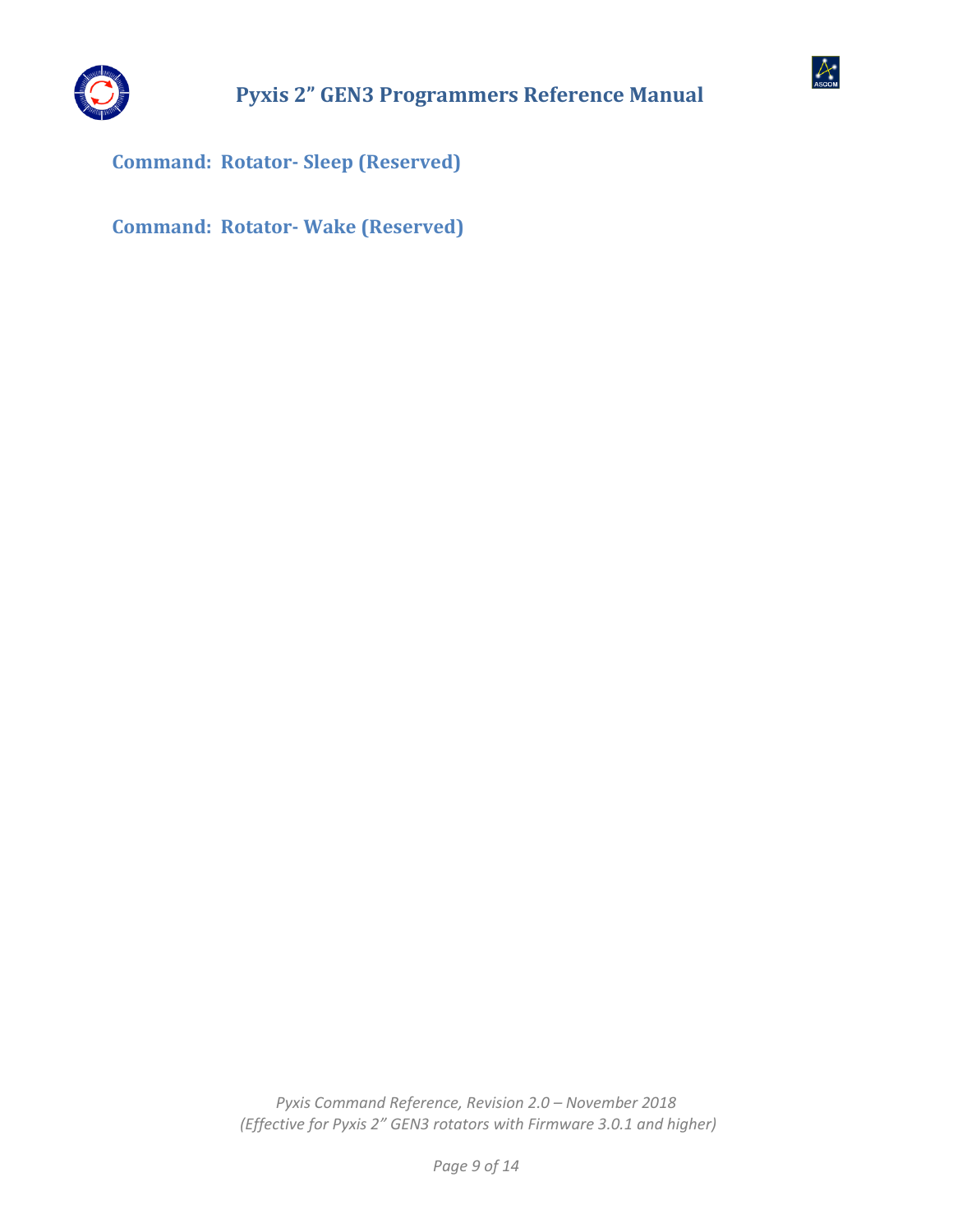



## <span id="page-9-0"></span>**SET Configuration Commands**

The following commands are used to set device configuration settings. Unlike the Get commands which tend to be all-inclusive in the properties they report, the Set commands are separated to apply to only a single device property. In the syntax definitions lower-case letters still indicate a parameter. See the Parameters section under each command for more information.

## <span id="page-9-1"></span>**Command: Rotator- Set Device Nickname**

#### **Syntax**: <RdiiSETDNNzzz…>

**Parameters**: d =Device ID [1]; ii = Transaction ID; z = Device NickName (max of 16 characters). **Description**: This command is used to set a custom nickname for the specified rotator. The nickname is the string that is returned by the controller when the GETDNN command is executed and is also reported in the GETCFG response. The Pyxis controller will respond with "END" to indicate that the setting was successfully updated.

The following example is used to set the rotator nickname to "Pollux"

**Example Command:** <R131SETDNNPollux>

**Example Response:** 

!31 END

## <span id="page-9-2"></span>**Command: Rotator- Set Device Type (Reserved)**

#### **Syntax**: <FdiiSETDEVzz>

**Parameters**: d =Device ID [1]; ii = Transaction ID; z = Device Type identifier.

**Description**: The Set Device Type command declares the type identification for the specified device. For the Pyxis Rotator the Device Type will always be "P2".

**Example Command:** <R132SETDEVB>

#### **Example Response:**

!32 END

## <span id="page-9-3"></span>**Command: Rotator- Set Home on Start**

**Syntax**: <RdiiSETHOSy>

**Parameters**: d = Device ID [1]; ii = Transaction ID; y = Boolean value.

**Description**: The Set Home on Start command sets whether or not the device will home upon initial start-up or power on. A payload parameter of  $y = '0'$  will turn off the home on start feature;  $y='1'$  sets the device to home on start.

**Example Command:** <R134SETHOS0> (sets Home on Start to false)

**Example Response:** 

!34 END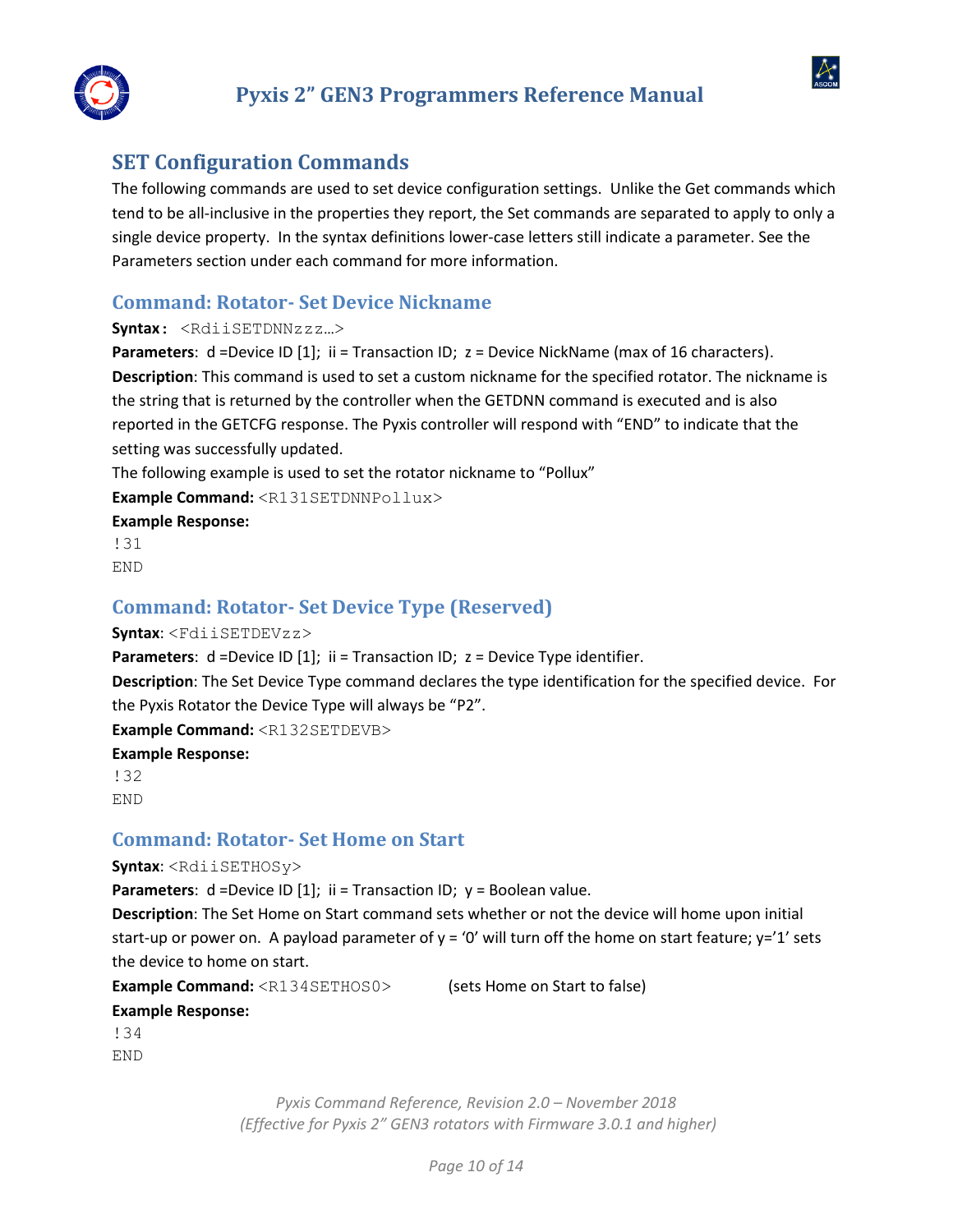

 $\alpha$ 

## <span id="page-10-0"></span>**Command: Rotator- Set Backlash Compensation Enabled**

#### **Syntax**: <FdiiSETBCEy>

**Parameters**: d = Device ID [1]; ii = Transaction ID; y = Boolean value.

**Description**: This command allows the client to enable or disable the backlash compensation feature built into the Pyxis rotator. The payload parameter of y='1' turns on this feature; y='0' turns backlash compensation off.

**Example Command:** <R141SETBCE0>
(turns off Backlash Compensation) **Example Response:** 

!41 SET

## <span id="page-10-1"></span>**Command: Rotator- Set Backlash Compensation Steps**

#### **Syntax**: <RdiiSETBCSzz>

**Parameters**: d =Device ID [1]; ii = Transaction ID; z = number of steps (0 to 99).

**Description**: This command allows the user to specify the number of steps that the rotator will move beyond the target position before returning to the target position. The following example sets the number of backlash compensation steps for the Pyxis rotator to 99 steps.

**Example Command:** <R142SETBCS99>

**Example Response:** 

!42 SET

## <span id="page-10-2"></span>**Command: Rotator- Set Reverse Property**

#### **Syntax**: <RdiiSETREVy>

**Parameters**: d = Device ID [1]; ii = Transaction ID; y = Boolean value.

**Description**: The Set Reverse Property command allows the client to set the rotator reverse property to true or false. A payload parameter  $y=1'$  sets Reverse to true;  $y=0'$  sets Reverse to false meaning the direction of movement will be in the default direction. The default direction for increasing Position Angle values is always clockwise. Setting the Reverse property to true will not affect the underlying step position of the rotator. However, the Pyxis hub responses for position angles will be reversed when this property is true. Instrumental PA=0 and PA=180 will be unaffected.

*Note*: The Pyxis rotator will always home in the anti-clockwise direction until it locates the home magnet, then move in a clockwise direction to instrumental PA = 0. From that position

**Example Command:** <R143SETREV1> (set Reverse property to True)

#### **Example Response:**

!43 SET

## <span id="page-10-3"></span>**Command: Pyxis Hub- Set LED Brightness**

**Syntax**: <HdiiSETLEDzz>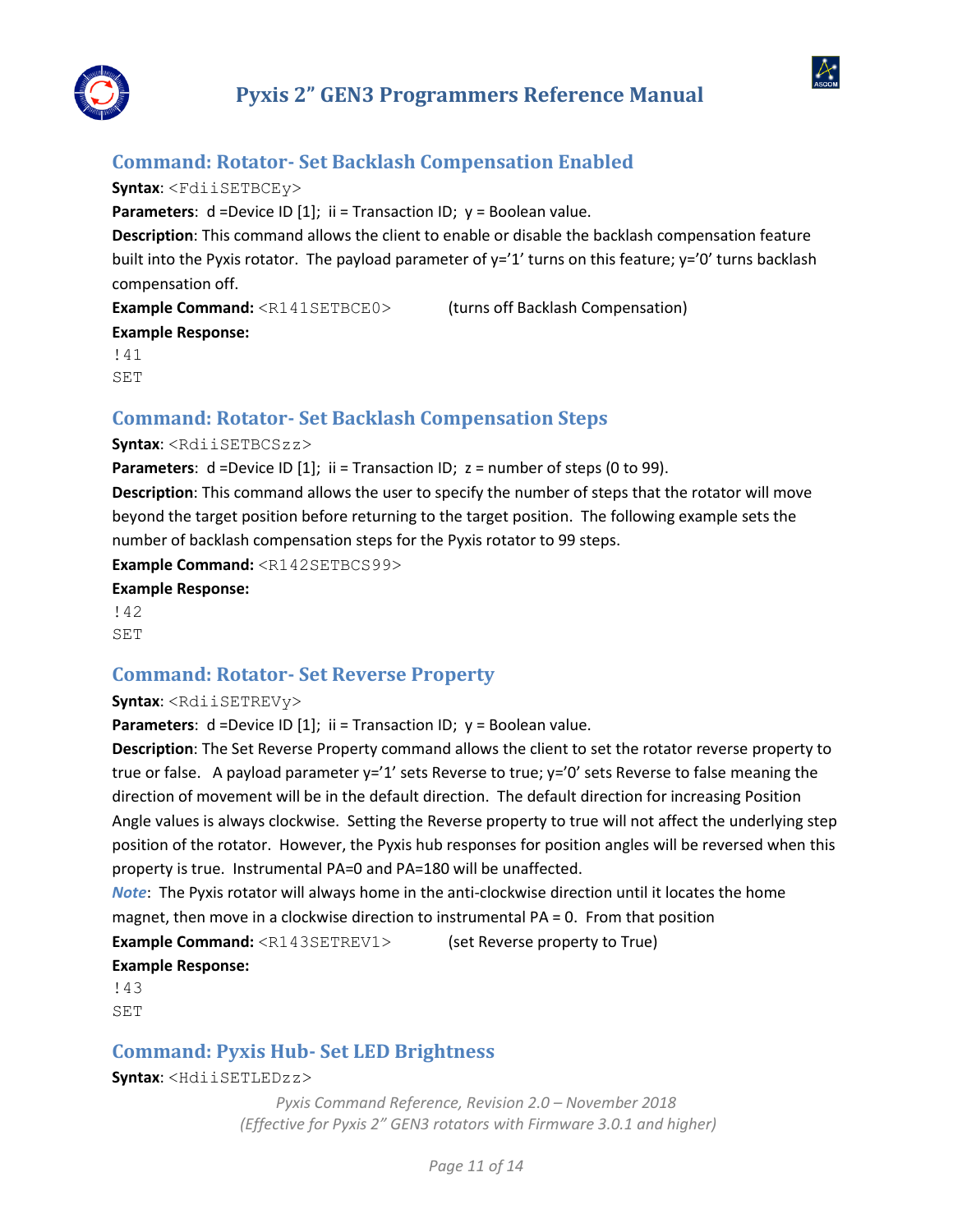

 $\mathcal{A}$ 

**Parameters**: d =Device ID [1]; ii = Transaction ID; z = brightness value (0 to 99). **Description**: This command can be used to set the brightness of the power-indication LED on the Pyxis controller enclosure. Changing the values adjusts the total current through the LED thus increasing or decreasing its brightness. A value of '0' will turn the LED off. **Example Command:** <H197SETLED75> (set LED brightness to 75%)

**Example Response:** 

!97

SET

# <span id="page-11-0"></span>**Command: Pyxis - Reset To Factory Defaults**

**Syntax:** <RdiiRESETR>, **Parameters:**  $d = Device ID [1];$  ii = Transaction ID. **Description:** This command will reset all configuration and status information to factory defaults. **Example Command:** <H198RESETH> **Example Response:** !98 SET

# <span id="page-11-1"></span>**Command: Pyxis Hub- Reset To Factory Defaults**

**Syntax:** <HdiiRESETH>, Parameters:  $d = Device ID [1]$ ; ii = Transaction ID. **Description:** This command will reset all configuration and status information to factory defaults. **Example Command:** <H198RESETH> **Example Response:** !98 **SFT** 

## <span id="page-11-2"></span>**Command: Pyxis Hub- Reboot**

**Syntax:** <HdiiREBOOT> **Parameters:**  $d = Device ID [1];$  ii = Transaction ID. **Description:** This command will perform a soft reboot of the Pyxis hub for remote operations. **Example Command:** <H199REBOOT> **Example Response:** !99

SET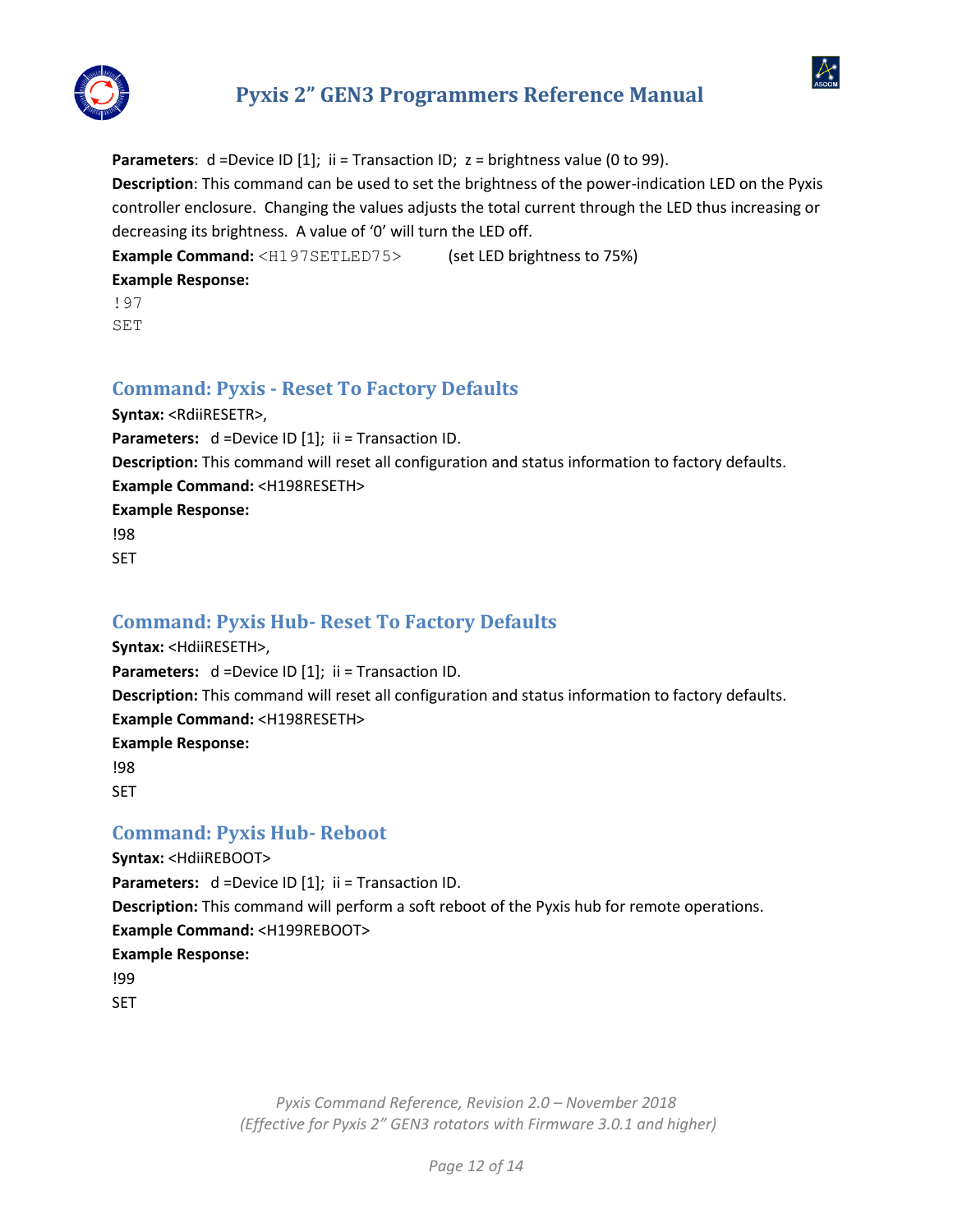



## <span id="page-12-0"></span>**Appendix A – Device Types**

Reserved

# <span id="page-12-1"></span>**Appendix B – Error Codes**

The Pyxis firmware performs various error checks on input commands. When an incorrectly formatted command is received the hub will respond with an error code. A brief explanation of the various error codes is provided below.

## <span id="page-12-2"></span>**Error 0 – Invalid Command Received**

```
Example Command: \langle x \text{ian}; f \rangleExample Response: 
ERROR ID = 0ERROR TEXT = The received command is formatted incorrectly
END
```
## <span id="page-12-3"></span>**Error 1 – Invalid**

**Example Command:** <> **Example Response:**  ERROR ID = 1 ERROR TEXT = The received command was too long END

## <span id="page-12-4"></span>**Error 2 – Invalid Parameter Received**

**Example Command:** <R192MOVABS216000> **Example Response:**  ERROR  $ID = 2$ ERROR TEXT = The received command contained invalid parameters END

## <span id="page-12-5"></span>**Error 3 – Identifier Not Recognized**

**Example Command:** <> **Example Response:**  ERROR  $ID = 3$ ERROR TEXT = The received identifier was not recognized END

## <span id="page-12-6"></span>**Error 4 – Invalid Target Device**

### **Example Command:** <G123GETCFG> **Example Response:**  ERROR ID =  $4$